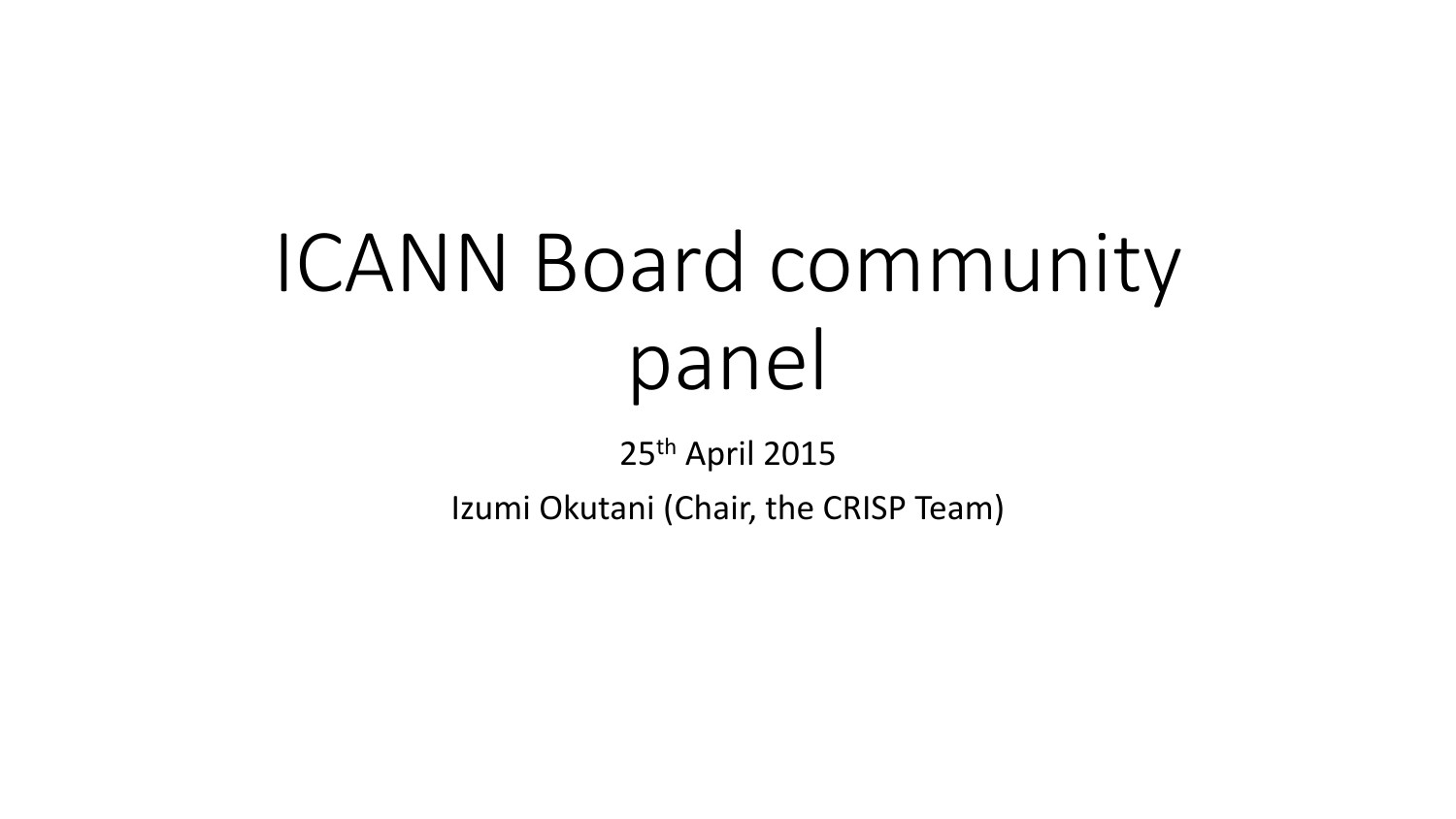# Three key elements in future steps

- Communication
	- Correct understanding by people outside the communities
	- Effective communication in understand issues which needs coordination by other operational communities
- Transparency
	- Essential in both the ICG process and preparing implementation
- Ensure implementation is consistent with the proposal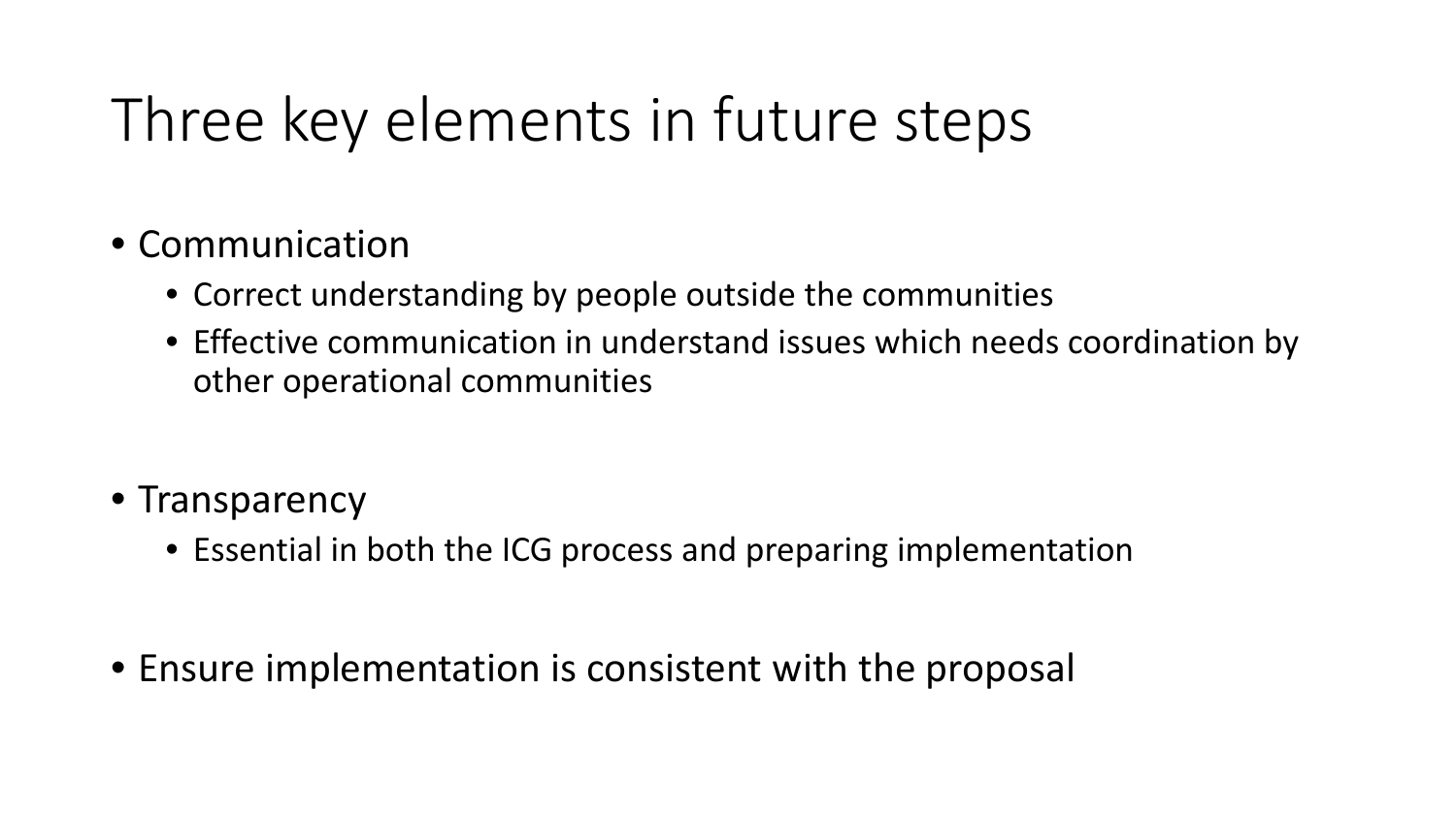#### **Transparency**

- Expect the coordination to come through the ICG
- In case there are individuals discussions, this should be communicated openly, especially if any ideas to change the element of the proposals
- The numbers community have confirmed this need at regional community meetings, and requested the RIRs to be transparent in preparation implementation
- Trust RIRs stand by this
- It would bee helpful if ICANN Board can give assurance in any areas ICANN is involved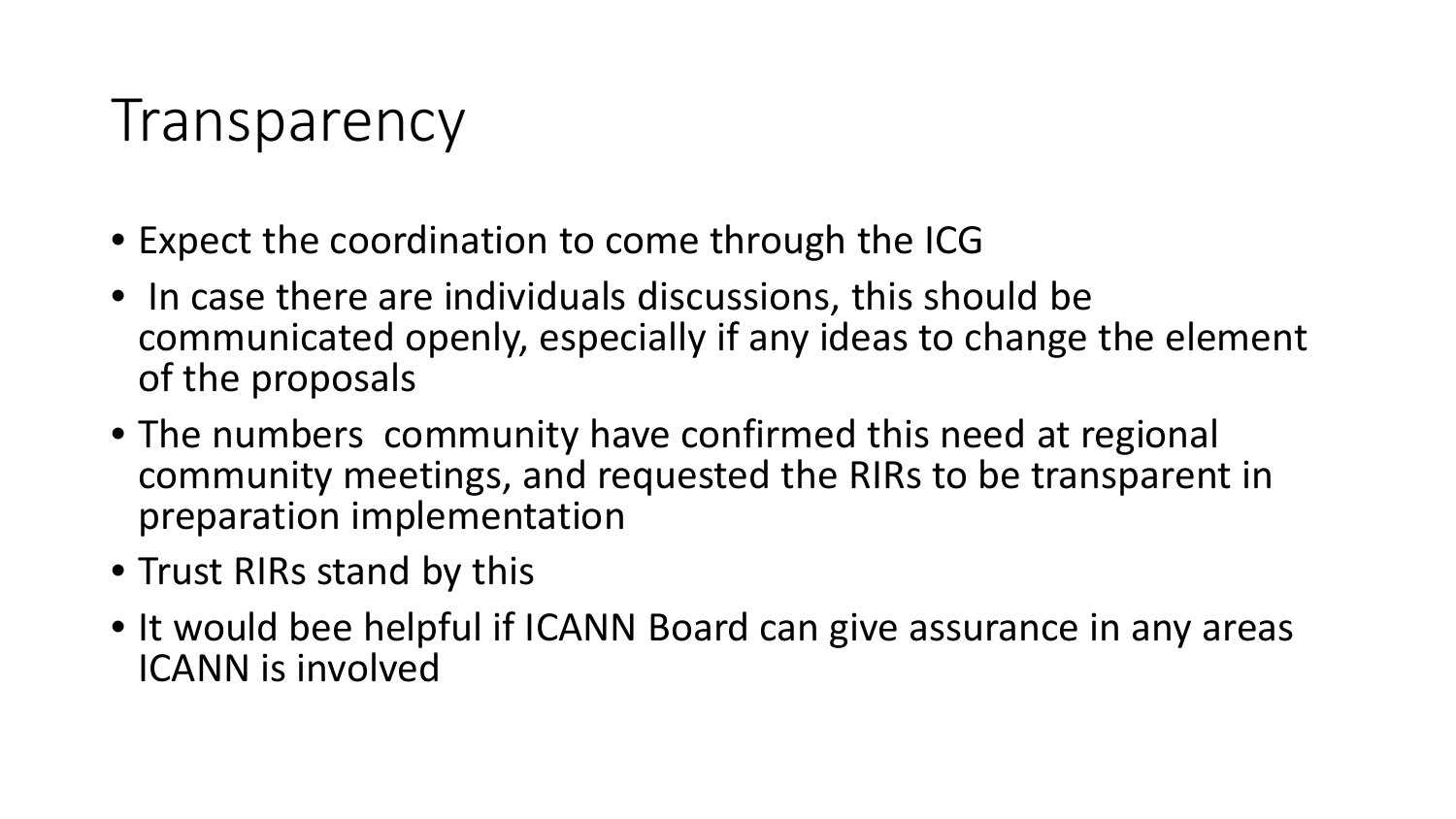# Consistently with the proposal in implementation

- Again, requested the RIRs to acknowledge the numbers proposal and openly state
	- They will prepare implementation consistent with the numbers proposal
- Would be helpful if ICANN Board can consider similar approach
	- Give assurance the ICANN will work on implementation consistent with the proposals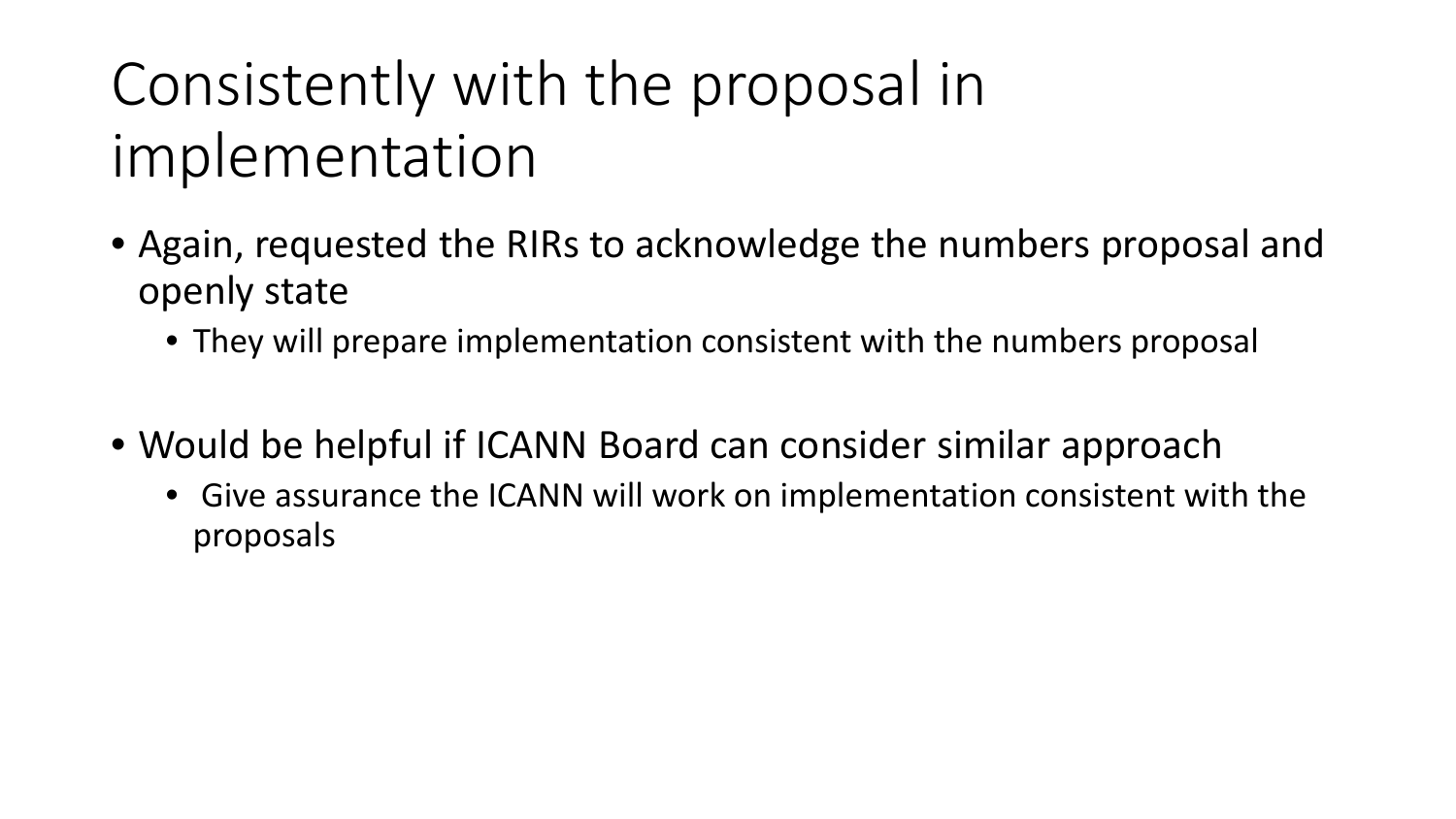#### Communication

- Important for two reasons
	- People not familiar with the three operational communities understand the current situation accurately and the proposals
	- The three operational communities are able to communicate closely to consider issues which needs coordination
- Suggestion of approaches per reason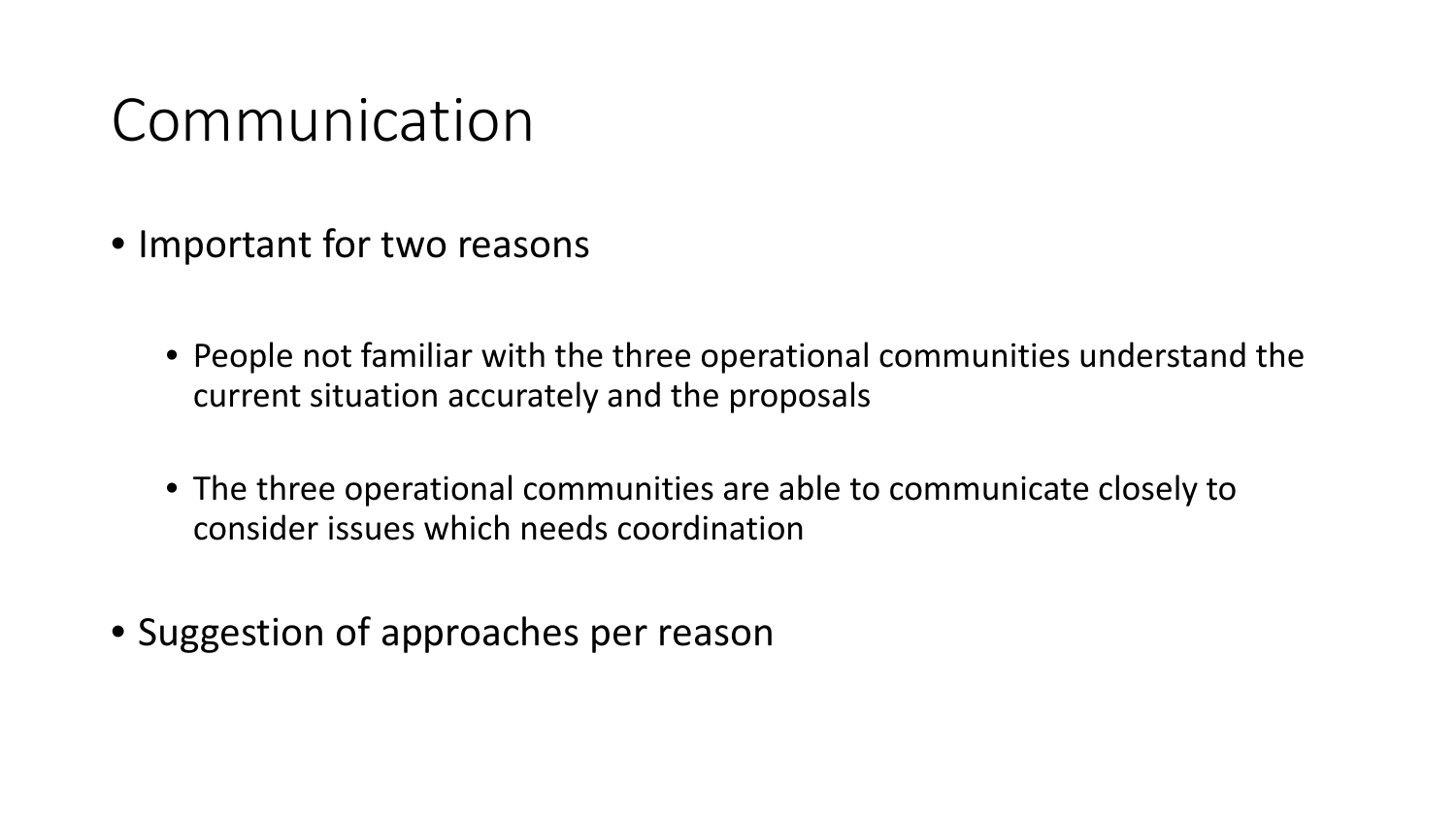## Communication: First approach

- The numbers community Put up FAQ and slides on website
- Background
	- Misunderstandings the numbers are proposing to move anyway from ICANN
	- Concerns this would cause stability
		- This is not the case. As stated in the numbers proposal, we area very satisfied with the current services
		- We have put stability of the IANA operation as the priority
		- There is not concrete plan to change the operator
		- At the same time, it is extremely important for the number community to have the ability to chose the IANA operator
		- Noted This is the condition put on the NTIA contract today
- If ICANN would be able to provide support in in communicating this correctly within the areas that ICANN is involved, it would be very helpful